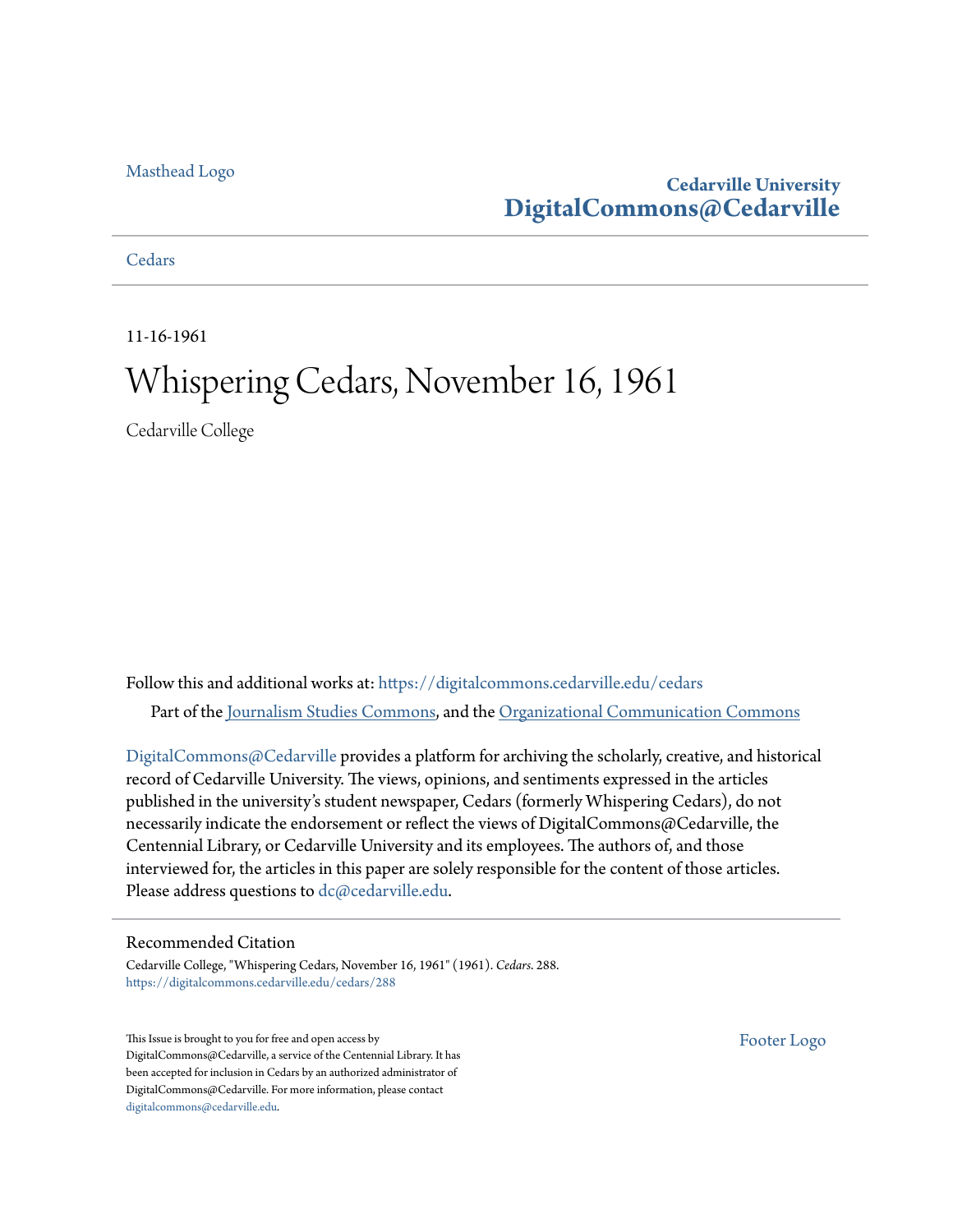

# **ncoME** YE THANKFUL PEOPLE, COME •.• <sup>11</sup>

In a few days any visitor to the Cedarville campus will find both students and faculty scurrying about, making last-minute preparations for the activities included in this year's Homecoming program .

The theme for Homecoming, of which Mr. Cook has charge, is, "Cedarville College in town, state, nation, and around the world." Acts 1:8 furnishes the scriptural basis for this motif.

One of the major offerings for Homecoming Weekend is the presentation of Kristin Sergel's play, "The Remarkable Incident at Carson Corners," which will be given at 8:15 p.m. on Friday and Saturday evenings, November 17 and 18. This play uses one of the largest casts we have ever had participating in a dramatic presentation at Cedarville.

9:00 Saturday morning marks the first appointment in a day of many activities for the alumni of Cedarville College. At this time all the alumni will register in the Ad. Building.

At  $9:45$  there will be a coffee hour in the bookstore lounge for an alumni get-together.

10:30 signals the viewing and judging of exhibits by alumni, as well as the campus Open House for all visitors.  $\,$ 

At 12:30 there will be a faculty-alumni lunche on in the Bookstore Lounge. A newly-formed campus secular singing group, selected from the college choir, and the "Faculty Four Quartet", comprised of Carol Barker, (our new registrar), Ray Bartholomew, Dale Thomson, and Rodney Wyse, (a new business instructor) will be a part of the program. Guests invited to the luncheon, including:

> Mayor Spittler, of Cedarville Jess Chamberlain, director of the Miami Bank Fred Lutenberger, president of the Lion's Club and owner of the Hardware Store

will be welcomed by President Jeremiah.

2:00 is the hour when all alumni will forget the dignity of their years and come to cheer their team of "old grads" at the Alumni - Varsity Game , held in Alford Memorial Gymnasium , while Cedarville undergrads support the Varsity. A slight admission fee of  $10\ell$ -15 $\ell$ will be charged, and will go into the Varsity "C" treasury. Awards for winning displays will be presented sometime during the game.

At 3:30 Gamma Chi is to hold a reception tea.

4:30 - Something new thts year, and something that will be enjoyed by all, is an alumni-student choir. At this time, all alumni choir members will meet with the College Choir to practice a number for Sunday morning.

 $8:15$  - Homecoming Play - given in the high school.

Sunday - The message and music of the morning service wtll be provided by the alumni.

Let's prove that our capabilities and vision have increased in proportion to our size as we prepare for the Homecoming Weekendl

# SIGHTS AND SOUNDS...

Never standing still, Cedarville College has made some progress even though much money must be conserved for the building of our new The returning alumni will notice these improvements:

The Gym - spruced up! Bethel - new exterior Rife - interior repairs IBM: clock system and test grading machine  $Sticka$  House - new girls' domm and Music Studios Grace Baptist Church - our own, praise God!

WE PROUDLY PRESENT...

The Homecoming Play, "The Remarkable Incident at Carson Corners" by Kristin Sergel, which will be given on November 17th and 18th at 8:15 p.m. in the Cedar Cliff High School Auditorium. The tickets are avail able at \$1 . 00 for adults and 75¢ for students. Don Middleton is the man to see for those tickets, so don't delay.

The play is unique in style and portrays human nature clearly from the standpoint of everyday community life. You will see and enjoy the revealing reactions of the doctor, educator, janitor, businessmen and students.

Each in his own way adds to the unraveling and final solution of the "Remarkable Incident."

The names of those who have been working behind the scenes to help make the play a success<br>are as follows:

Lights: John Morgan

Sound: Paul Gathany

Stagehand: Don Higdon

Promptera: Flo Cannon, Marian Karsnak

Props: Aloha Patch, Nancy Shimits

Advertising: Bill Watson, Keith Webster

Tickets: Don Middleton

See you at the play; we hope you enjoy it!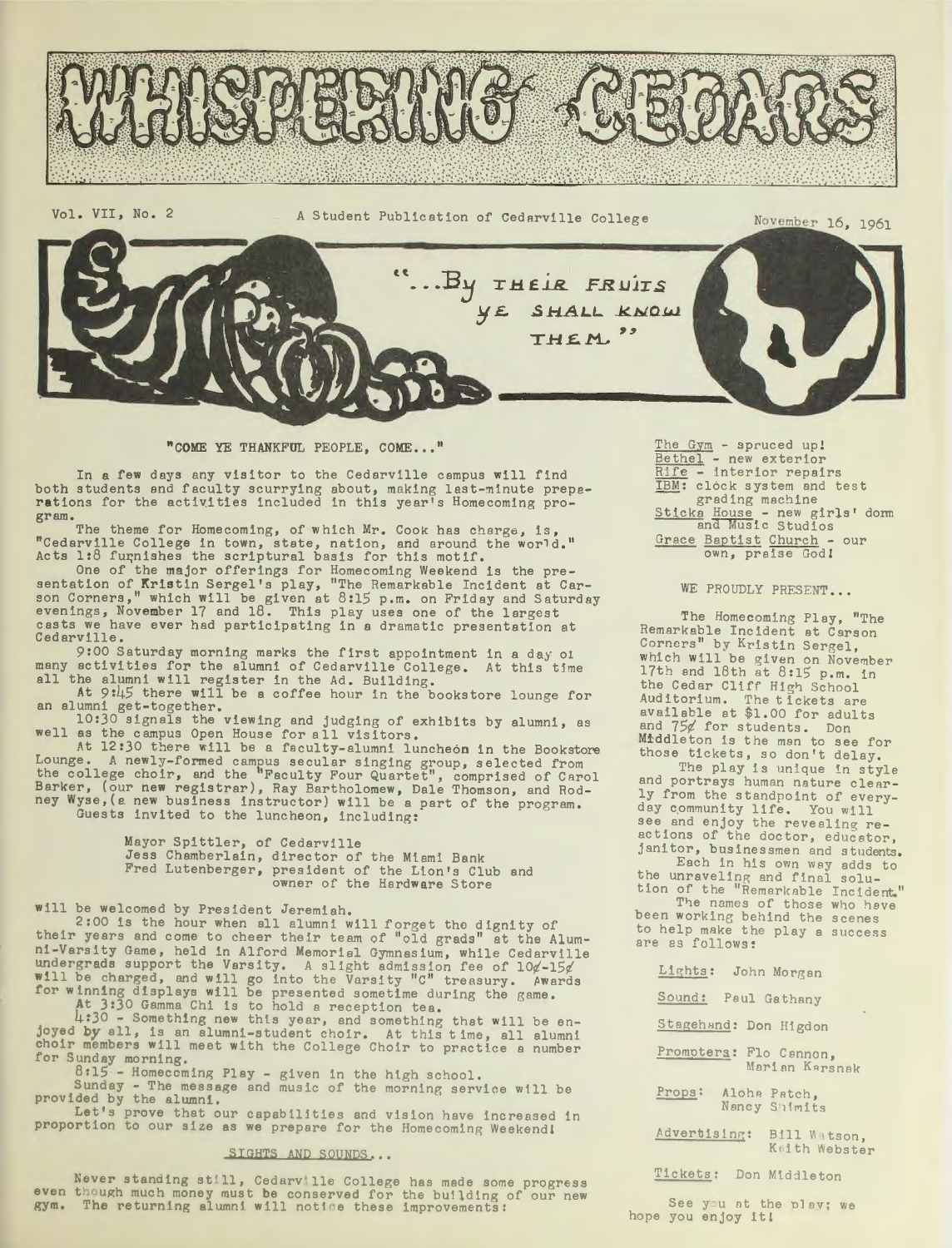# TEACHER FEATURES:

# MISS SMITH

Among the many additions to the Cedarville College Faculty, there is one instructor who could be described as a "charming asset." Ruth Smith hails from El Dorado, Arkansas, but resided there only six weeks. The greater part of her life has been spent in Siloam Spring;,

Arkansas.<br>Miss Smith has always been nterested in music. Even in high school this interest was utilized and played a major part in her education. Education itself is another major interest in her life. She received her training at John Brown Univer-<br>sity, majoring in (you guessed it!) music, and later attended the Cincinnati Conservatory of Music, during which she took ed ucation courses in order to be able to teach and received her M. A. After leaving the Conser- vatory, Mi ss Smith became an instructor at John Brown Uni versity.

At the age of six, she received Christ into her heart and life. This incident took place at a Bible conference on the campus of an inter-denominational school, where her parents worked.<br>Later, she dedicated her life fully to Christ to be used in the manner he saw fit.

Her family consists of two sisters and her mother and father. Her sisters are both in college.<br>One is majoring in voice while the other is majoring in art and home economics.

Traveling is one of Miss Smith's hobbies. In 1959, she toured California and the West coast with a singing group. A<br>highlight came in 1960, when she took a trip to Europe and toured France, Italy, Germany, the Scandinavian countries, and England. Later, in 1961, she went again with a singing group from Denver to New York.

Things of interest in her life are photography, sewing, swimming and canoeing. She also enjoys the arts but says her knowledge of them is very limited.<br>Miss Smith also enjoys working with young people and one summer was a counselor for a girls camp. Of course, she also enjoys music, and the classical type is her favorite. Records also figure highly on her list of likes. She enjoys listening to piano solos and symphonies. Fashions hold and symphonies. Fashions hold<br>an interest for her, since she is a good seamstress and tries. to keep pretty well up to date on styles.

Her first impression of Cedarville was a rather gloomy one  $rs$  she arrived here in March. one as she arrived here in march.<br>At.t.at time, it was cold, dreary, and cloudy. However, after having met the people she was to work with, there was a definite change and she decided she was

going to like teaching at Ceda--<br>ville.

During summer vacation this year, she plans to go with her family to Seattle, Washington to see the world exposition. As for her future plans, Miss Smith, saw that they "remain to be seen."

# MR . REED

An invaluable member of the staff at Cedarville College this year is Mr. John Reed, head of<br>the speech department.

Mr. Reed served as a medical lab technician in the United States Army traveling over part of the wonld.

He received his B.A. degree in English from Bryan University in Dayton, Tennessee. He then attended Te nnessee Temple in Chattanooga, Tennessee for one year. Mr. Reed transfered from Tennessee Temple to Grace Seminary at Winona Lake, Indiana re-<br>ceiving his Th-B.degree in 1954. ceiving his Th.B. degree in 1954.<br>The same year he was graduated<br>from Grace, he was called as pas-<br>tor of the First Baptist Church, Stryker, Ohio. While at Stryker, he taught English and speech for five years part-time, pastoring a church and going to school.

Mr. Reed worked as a grad-<br>uate assistant in speech in 1961 at Bowling Green, where he earn-ed his M.A..

Mr. Reed is married to a charming S9uthern belle and has two daughters, Becky; 9, and Beth;  $\mu_{\bullet}$  When asked how he liked Cedarville College, he said, "I am crazy about it."

On January second Mr. Reed will begin work toward his Ph.D. at Ohio State University.

### MR. GALE

In our history department this year we have a new professor, Mr. Ralph Gale. In talking to him, we learned that he spent the early part of his life in<br>and near Galesburg, Illinois. and nearly part of his fire ...<br>and near Galesburg, Illinois.<br>Mr. Gale attended high school in MI: Which socchood high stand re-<br>'Nilliamsfield, Illinois, and re-<br>ceived his college training at ceived his college training at<br>Moody Bible Institute, Northern Bible Seminary and Loyola Univer-

sity. Mr. Gale was saved at the age of 26. No one person had a special influence in his deci-<br>sion to accept Jesus Christ as sion to accept besus on is the definite working of the Holy definite working of the more yielded his.heart and life to<br>Christ. Christ.<br>The Gales have been married

32 years. They have one married daughter and one son. Their son, Paul, age 17, is here at Cedarville with his parents, and attends the high school.

Although he has had no<br>other official teaching position,<br>Mr. Gale felt led of the Lord to

come here to teach history, a subject very dear to him. Mr. subject very dear to him. Mr.<br>Gale is the only history professor at Cedarville at this time, and this semester approximately one -half of the student body is taking courses under his

When we talked to Mr. Gale, we learned that he has spent a total of 23 years in the pastor-<br>ate. Recently, he served in two churches, the First Baptist Church of Markham, Illinois, for  $5$  years, and for a few months just prior to coming to Cedar-<br>ville he pastored the Evangelical<br>Christian Church in Chicago.

Welcome to Cedarville Ccllege Mr. Gale, and may your stay here and your teaching be always,<br>"acceptable unto God."

# THE SPOTLIGHT IS ON...

Mr. Barker, who wasn't con-<br>tent with just one appearance in<br>the newspaper (last time) but has made himself a newsworthy (we think) item again! He has been doing research for his Master's Degree at Bowling Green University and one facet of his study involves obtaining the judgments of freshmen girls on the way they think the average girl on campus wants others to see her.<br>The initial group of subjects

for this survey consisted of sixty single .freshmen girls picked at random, who were to rate a number of descriptive adjectives according to a scale of social<br>desirability.

Twenty-four girls were selec-<br>ted from the original sixty to continue with the study, and are now working on the (top secret!) now working on the voop secrett, c nosen originally in order to establish a reliable scale, and then the group was narrowed down.<br>Thorndyke did a study of frequen-<br>cies at which different.words occur in our language and compiled them in a book titled, 10,000<br>Words, from which Mr. Barker selected his adjectives. Controlled factors include the selection of words at a given level; i.e., those words occurring once every<br>10,000 times, and words of uniform appearance; i.e., those of two syllables and seven or eight letters. In all, there were 356 adjectives selected.

The graduated categories<br>concerning Social Desirability in the order of points or ratings given, are:

| Extremely Undesirable |  |
|-----------------------|--|
| Moderately            |  |
| Slightly              |  |
| Neutrel               |  |
| Slightly<br>Desirable |  |
| Moderately            |  |
| <b>Extremely</b>      |  |

Only 3 words from the final selection of 116 were rated as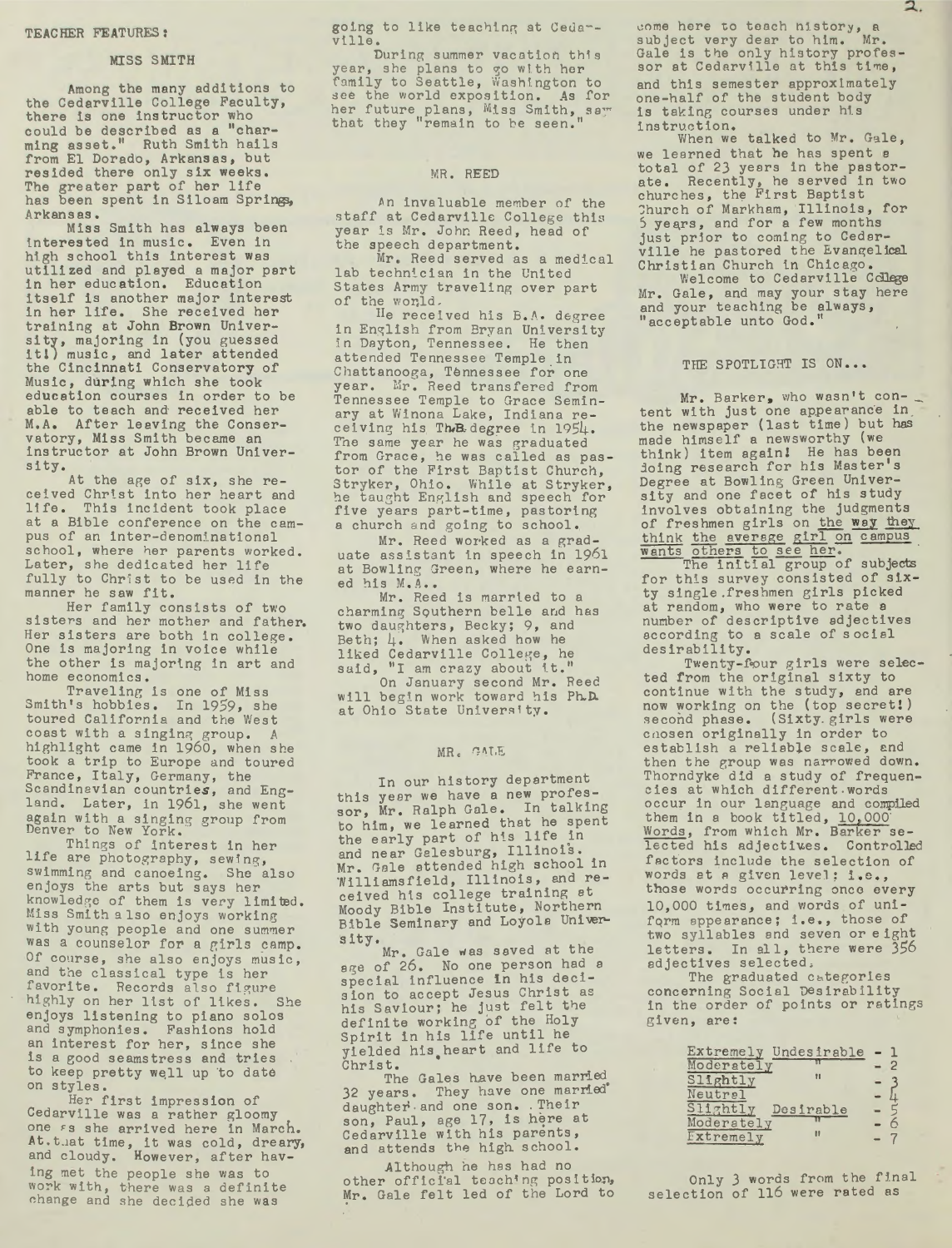# SPOTLIGHT...<br>(cont'd from Pg. 2)

ambiguous, which seems to sug-<br>gest that the subjects' training and backgrounds have been fairly homogeneous. Most of the girls<br>seem to have the same general idea as to how they want others on campus to see them; and a similarity in response to words has been shown. Here are some of the word samples and graduated ratings from the lists:

| $Fallure - 1.2$ |        | Handsome  | $-5.6$ |
|-----------------|--------|-----------|--------|
| $Bitter - 1.2$  |        | Tender    | $-5.8$ |
| $Hostile - 1.3$ |        | Steady    | $-5.8$ |
| $Scornful-1.5$  |        | Balanced  | $-5.8$ |
| Worldly - 1.6   |        | Humble    | $-6.0$ |
| Stupid          | $-1.3$ | Proper    | $-6.0$ |
| Jealous         | $-1.9$ | $L1$ vely | $-6.1$ |
| Sullen          | $-2.1$ | Behaved   | $-6.2$ |
| Lonely          | $-2.4$ | Thankful  | $-6.8$ |
| Doubting- $2.7$ |        | Faithful  | $-6.8$ |

Mr. Barker became interested in this type of study while taking a course in research at Bowling Green University. For this course he wrote a seventyfive page paper on "Quantitative Studies in the Self-Concept, which had to do with self-perception.

We commend Mr. Barker on his present work and use of our students

We commend Mr. Barker on his present work, the final results of which will probably be out within a month. (We won-<br>der if he will be the first to unravel the female mind?!)

 $\star$ **Alt** 

# COUNCIL CORNER:

Another report from Student Council finds that the students of Cedarville College have voted almost unanimously to add \$10 to their individual bills each semester, starting second semester and continuing permanently. This \$10<br>is designated for the Gym Fund and will greatly aid the building

of our new gym.<br>Some of you may be in doubt<br>as to why this is needful or has even been suggested. As you know, we are not yet blessed with a wealthy alumni, who will graciously fork over a million or so every<br>year for a new building or two. Therefore, much responsibility falls to the students. We are<br>not in any way forced to take on this responsibility, but if stu-<br>dents of this school had never<br>given their time and/or money to the school, its progress would<br>have been much slower. When we are alumni, we will be able to<br>appreciate even more the efforts made by undergraduates to help

advence the school.<br>Some may ssk, "What about<br>bonds--can't they be used?" The

answer is No, because there is no income from the gym to help retire bonds that would be sold to help pay for it. The college<br>was able to sell bonds to build the dorms, because you students pay room fees every year; there-<br>fore, there is a steady income for these buildings, and bonds can be retired.

As mentioned before, the<br>students were asked how they felt about establishing a steady income for the gym by allowing the administration to add \$10 to<br>each semester's bill; and a vote was taken, at which time the pro-<br>posal was approved.

The Student Council would like to thank you for this vote of confidence and your commendable show of school spirit; this is something for which we can be proud and thankful!

Each class has also voted to send two school representstives; John Lawlor and Don Ten-<br>nant, to the A. A. E. S. (Ameri-<br>can Association of Evangelical Schools) Conference, which will<br>be held November 23 through 25. Each class is paying \$10 toward the defrayment of expenses for this trip.

The conference, being held<br>this year at Bethel College, Mishawaka, Indiana, will begin with Registration Thursday evening, November 23. The theme of the convenient 25. The diem<br>of the convention, which opens<br>officially at 8:30 Friday<br>morning, is "Christianity An-<br>swers Communism," and the mein speakers are: Dave Breese, execu-<br>tive director of Chicago Youth for Christ, and Herbert Philbrick, author of I Led Three Along with these out-Lives. standing speakers, the program will also include workshops dealing with the Christian student's part in the fight against Communism, general campus problems, current effeirs, films<br>promoting the theme of the conference, and a special banquet on Friday evening.

Pray for our representa-<br>tives as they go, that the testimony of our college might be held high, and much benefit<br>received from this conference.

# 咪

# "FIGURE"-ATIVELY SPEAKING...

A much-needed piece of equipment tere at school is the calculator which you may have noticed in registrar's office.

If you are asking yourself, "Of what concern is a caloulator to me?" may we suggest that you might be interested in knowing that your grades are being re-<br>corded and averaged correctly. Those students in the Business Department might also like to learn how to operate this machine skillfully.

The calculator can figure mathematical problems quickly and easily, thus saving many hours of work for our teachers<br>and staff members.

A matter of much importance in making the purchase of new<br>equipment for our school is financial help, and this is an<br>area in which the students can be of assistance. This machine costs \$950.00. Some money has already been received toward its purchase, but much more is still needed.

An item coming up in the<br>near future is the Student Project. This Project is undertaken every year by students and involves the purchase and donation of needed equipment for the school. Students decide upon the chairmen of the drive, the amount of money to be given,<br>and the item(s) for which it will be spent. So keep in mind this calculator as one of the possible needs. More possible goals will be mentioned as they occur.



# THANKSGIVING BANGUET

The annual Thanksgiving Banquet will be the first really big social event of the year, and, as<br>usual, it is sponsored by Alpha Chi.

This year the banquet will be<br>held in the Springfield South High School cafeteria which is on Limestone Avenue just this side<br>(or on the south side) of the Springfield business district.

Besides the excellent food that will be served, students may count on a top notch program of dramatic readings and music revolving around the Thanksgiving theme - all to be directed by Mr. Reed.

Loors will be open at 6:00 on<br>the evening of November 20. Tickets are \$1.50 per person and may be purchased from Dave Earnhart between Monday, November 13, and Friday, November 17.

Everyone come and expect an<br>enjoyable evening of good food, good entertainment, and good Christian fellowship.

| * | * | 米 |  |
|---|---|---|--|
|   |   |   |  |

# "Lvery Day Thanks jiving Day"

Dear the people coming home, Dear glad faces long away, Dear the merry cries, and dear All the glad and happy play. Dear the thanks, too, that we nve<br>For all of this, Thanks nv'n Day.

-Harriet Prescott Spofford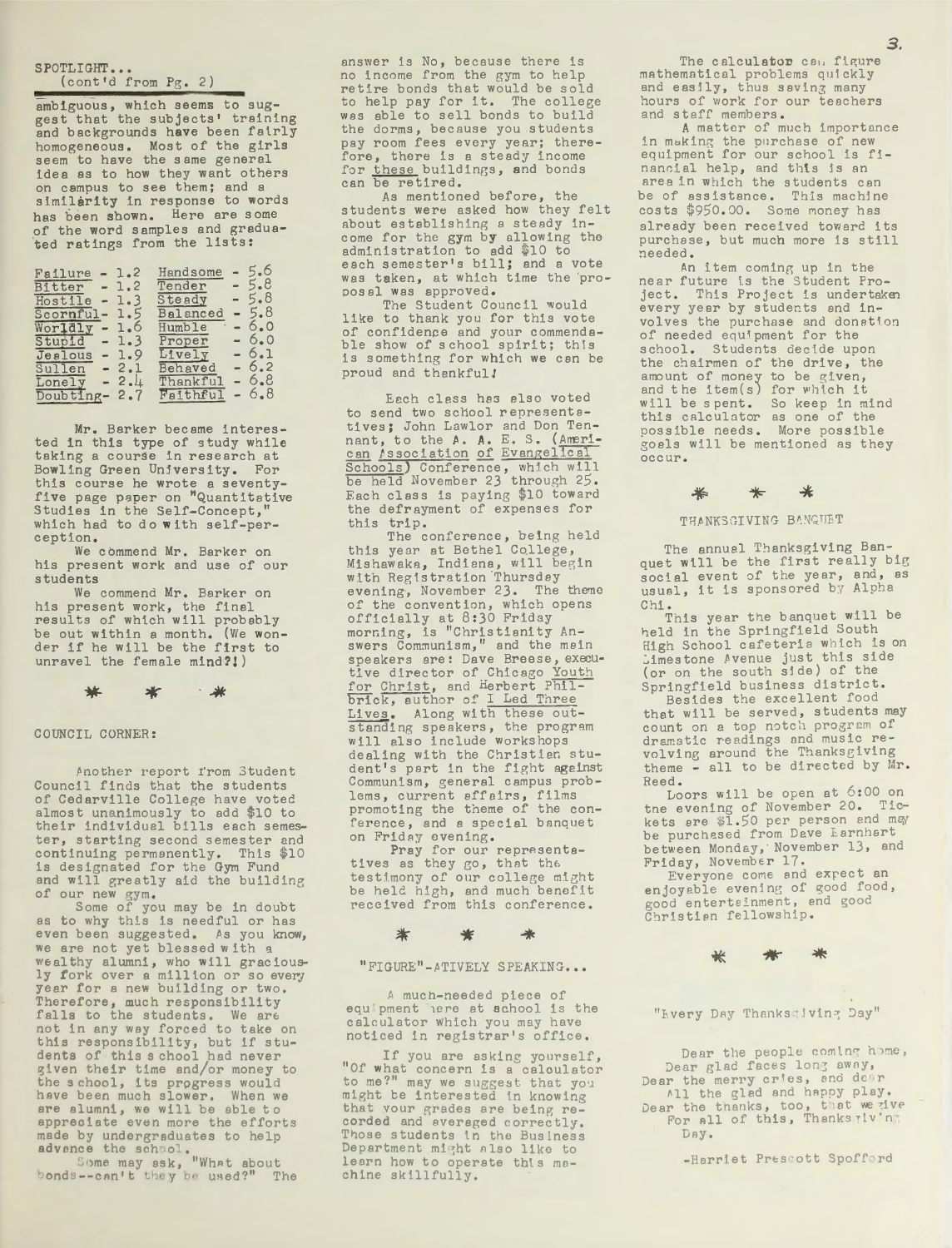# **SPORTS**

# FROM THE COACH'S CORNER...

As far as the players are concerned, basketball season is under way. Not only are most of last year's players back, but due to tremendous success in recruiting, the members of the team on t'·s whole are a good deal taller--a possible first five has an average height of  $6$ '  $4$ ". The fifth spot on the team is up for grabs, and all of the players are working hard for their spots.

Returning from last year, we have Gary Walthall, our 6'7" center who placed first in league rebounding last year; Norris Smith, who averaged 22 points per game, and was elected to the all-conference team; and Dave Jeremiah, who sank an average of 17 points per game , and made all-conference honorable mention; besides a strong, experienced secondary from which the coach can draw.

This year's new recruits include two members of the Ohio State High School Basketball Championship team: from Portsmoutb.; Dozier Carter and Dick Spencer. Dozier is also a member of the state All-Star team. From New York, we have Gary Brandes, who was chosen as <sup>a</sup> member of Buffalo's All-City team, and Ray Davis , perhaps the best jumper on the team, who was rated All-County from Chautauqua, New York. From way out in Forest City, Iowa, we have Jerry Stadt, who won the team's Sportsmanship award and other honors . Springfield has donated two players, Keith Absheor, who had a shooting average of over 400 in high school, and Sam Schwartz from Springfield North. Cedarvilles own Pat Snyder also looks very promising.

Right now the prospects couldn't be better, and, as things look now, we should have one of the best teams in the league.

# LOOKING BACK ...

FAITH HAD THE VICTORY I Cedarville girls are always looking for a way to round-out their lives. Physical education also helps to obtain a wellrounded personality, and an unrounded figure. Faith Hall girls wound up victorious by overcoming the other three teams to capture the championship . *<sup>t</sup>*three way tie for first brought about playoffs the week of October 23. Tied for fjrst were Teams 1,2,3.

The same kind of enthusiam prevailed for the first play-

off between teams 1 and 2 as had been portrayed during all the games. Amid bi-partism yells from spectators, Team 1 was victorious 15-9. Team 3 had to forfeit their play-off game to Team 1 as they had an insufficient number of players.(Sue Johns had a tough time playing all 9 positions; hitting herself home was even harder!!)

# The teams' captains were:

| Team 1            | Nancy Smith   |
|-------------------|---------------|
|                   | Janet McClish |
| Team <sub>2</sub> | Elsie Himsel  |
|                   | Gale Brooks   |
| Team 3            | Pat Kaster    |
| Team 4            | Sue Eckert    |

Let's participate even more enthusiastically in volleyball.

### PEP CLUB

"We gotta  $F-I-G-H-T II"$  This familiar cheer, to all those who have attended Cedarville College basketball games, will be heard more loudly this year due to the newly organized Pep Club. A constitution has been drawn up by our five new cheerleaders: Bette Adamson, Pat Kaster, Irene Lane, Judy Lachman, and Donna Thompson. Also on the committee to draft <sup>a</sup> constitution and to get Pep Club "cheerin" were: Warren Burnside, Elvin King, Jay Moore, and Toni Rotundi.

The center section of the bleachers will be reserved for Pep Club members. Approximately 70 members plus the cheerleaders will make up this organization and practices will be held with the Pep Band.

Officers have been elected and a uniformity in dress has been decided by the members. Keep your eyes on the middle section of the bleachers and your ears open and you'll hear some organized cheers. We're hoping that this new club will spread enthusiasm to the other students.

Don't forget the game with Rio Grande, November 21!

⋇

"OLD GRADS" NEVER FADE AWAY:

Have you been wondering what happens to students after they graduate and go out into the cold, cruel world? Here are the whereabouts of some of last fear's graduates , many of whom we hope will be returning for Homecoming:

- 1 . John Gilman Butler
	- Pastor; Willamsburg, Ohio 2 . Donis Erlene Collier (Gravens)
- Doctor's Wife; Chicago, Ill. 3 . James Richard Cook
- **Seminary**
- 4. Marcia Gail Crothers (Goodrich) Teacher's wife; Boise, Idaho<br>5. Marlene Patrici**a D**avis
- Christian Ed. Director: Northfield, Ohio
- 6. Phyllis Elaine Dobbs (Piper) Teacher; Xenia, Ohio
- *7,* James Leroy Entner Medical School; Indiana University
- 8. Forrest Terry Goodrich Social Studies Teacher ; Boise, Idaho
- 9. Shirley Ann Harrington Secretarial work; Kankakee, Illinois
- 10 . Frank A. Howard Elementary Teacher; Muskegan, Michigan
- 11. William Bryan Jennings Employed: General Motors; Flint, Michigan 's and the set of the set of the set of the set of the set of the set of the set of the set of
- 12. Karı W. Luyben Deputotion Nork - (Mission ary to Liberia); Xenia, Ohio
- 13 . Nancy Lea McDivitt Nursing School - Miami Valley; Dayton, Ohio
- 14 . James Ray Neely Pastor; Cincinnati, Ohio
- 15. Delores June Osborn Elementary Teacher; South Bend, Indiana
- 16. Patsy Wanda Petry Employed: National Cash Register Co.; Dayton, Ohio
- 17. Lon K. Reising ObJective: Seminary
- 18. Louis Jay Schramm Objective: Further work For Master's in History
- 19. <u>Marvin B. Troyer</u> Pas tor; Churubusco, Indiane,
- Calvary Baptist Church 20. Esther Ruth Weiss Elementary Teacher; Medina , Ohio
- 21. Dean Alan Zerby Employed: Standard Oil, Preaching on Weekends
- 22. Carol Ann Zoellner Bowling Green Ext.; Sandusky, Ohio
- 23. <u>Neva Voss Claypool</u> Objective: Futher School-
- ing; Bridgeton, New Jersey<br>24. <u>Ernajean Lockerbie</u> Deputation Work - Candidate ABWE - to Pakistan; Brooklyn, New York
- 25. Leon Rowland Grand Rapids Seminary; Grand Rapids, Michigan 26. Horace S. Ward
- Science Teacher; London, Ohio

 $\ast$ ★

*"t,* humorist is a writer who shows us the faults of human nature in such <sup>a</sup>wey that we recognize our failings and smile --and our neighbors' and laugh.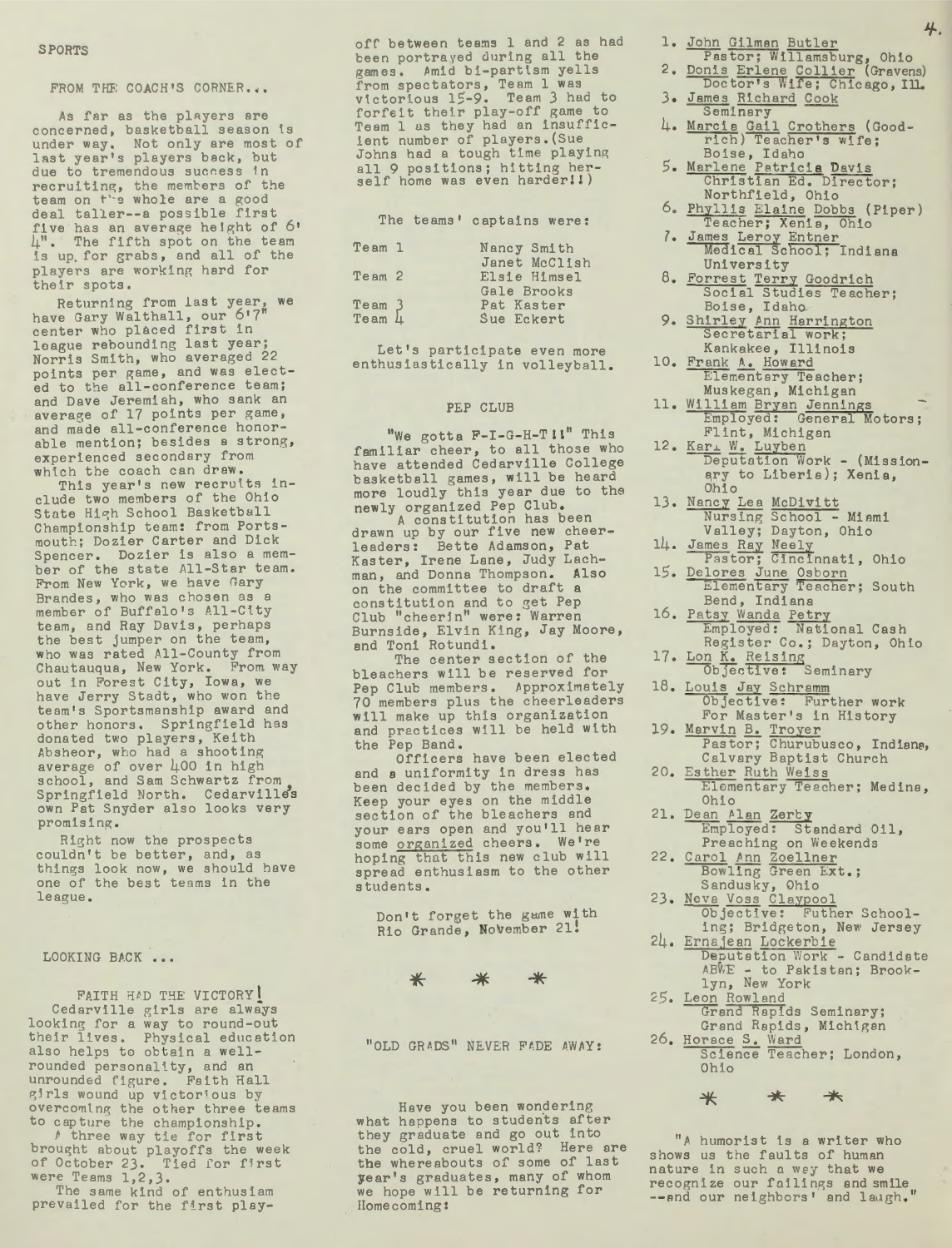# *THE* RABBIT-HABIT:

Easter is considered the appropriate time to discuss rabbits, but we were prodded into reality the other day when we learned, while talking to Paul Reno, that there is more to this subject than Easter Bunnies.

Paul is a freshman at Cedarville, lives here in town with his parents, and attends Blessed Hope Baptist in Springfield. He has just been elected to represent the newly-formed Science Club on Student Council, and our interest was aroused when we heard through the grapevine that he had received national recognition for some of the rabbits he has raised.

Paul and his father raise rabbits not only for show, but also for their meat and fur. During mid - October , Paul entered one of his rabbits in the National Rabbit Convention judging. The rabbit he took was a Creme d'Argent, a large meat rabbit, with creamy-gold fur. An unusual coloring is achieved by blending an orange-base hair with cream-colored hair tips. Before he had left Louisville, his Creme d'Argent was judged the Best in the Nation, and praised as the best recently developed in the United States. Although most rabbits are raised for food, they can be made to have fur nearly identical to any other animal alive; in fact, that North White fur coat you saw the other day probably looked just as nice on some poor rabbit a little while ago. The wool used - to make Angors sweaters was probably once the pride of some little Angora rabbit.

Though you never hear much about this "hare-r aising" occupa tion, it is really a fascinating field of specialization. The pleasure and profit received are quite satisfying.

Our commendation goes to P·ul for his interest in and practical use of Science which have won him deserved recognition and we hope to see him winning more of those awards, "pressing towsrd the mark of the prize of the high calling in Christ Jesus."

"HIDE IT UNDER A BUSHEL - NOI"

Officers and members of Kappa Delta Xi have proven that the new society will be an active organization. The first all-school function presented by Kappa Delta Xi was the Variety Show given in the chapel on Saturday night, November 11.

The participants displayed varied talents. Among those portraying musical abilities were:

Val Roloff, who played a piano solo of Prelude in C#Minor; Steve Boalt, who filled the

air with music from his trumpet; Mervin Ziegler, who gave a

sample of Spanish music; Pat Micka, (who, in h

Pat Micka, who, (in her best tux) "played" the accordion;

Sue Geiser, who gave a demonstration of her unlimited abilities in playing her ukelele;

Bonnie Mayes, whose rendition of Ebb T1de was so well accepted that she had to play an encore.

The show was not wholly a musical program as many hilarious offerings, along with a magic act by Terry Miller, were given: Joyce Clemence gave a pantomime

tacen from dining hall incidents.

Ty and Joan Bryant proved that they were really twins. By the way, Ty, how many demerits did you get for letting your knees show?

Sally Bender did a reading. Bonnie Hammack gave a poem and a pantomine.

The Girls' Trio created a dreamy mood with their version of Then There Was You. The Chapel Choir Quartet also rangout with a song, and Mr. Barker closed the program with his

rendition of <u>Ship Ahoy</u>.<br>The enthusiam and willingness of the students have been bringing about much better social activities to be enjoyed.  $It$  is good to see the light and serious aspects of the arts being so enthusiastically given and accepted! More!!

### INTRODUCING: PI DELTA

science club has been "born" on the campus of Cedarville College, and has been approved by Student Council. The club is known as Pi Delta, meaning "Prove all things." I Thess. 5:21, "Prove all things;<br>hold fast that which is good," was the verse chosen for Pi Delta. The purpose is, "to stimulate an interest in and to provide opportunity for promotion of scientific investigation and its relation to Scriptural truth..."

The officers elected Tues day, November 7, 1961, were as follows:

| Pres.           | $-$ and $-$     | Don Entner       |
|-----------------|-----------------|------------------|
| V.P.            | $\frac{1}{2}$   | Jay Moore        |
| Sec.            | $\sim$          | Jeannie DuPre    |
| Treas.          | <b>Contract</b> | Dave Rifenberick |
| $S.C.$ $Rep. -$ |                 | Paul Reno        |
| Advisor -       |                 | Mr. Elmore       |

Included in future activities are special speakers, field trips, projects by various members, Moody science films, science fairs, and discussions. Anyone interested in joining should see one of the officers and obtain a constitution of the club.

THE PRIVATE EAR:

"Terse verse"

That corsage is no mirage  $H$ oney  $=$  money! (ask her to the Alpha XI banquet!)

Is the faculty gaining a little weight this year? Could be because they're having their lunches carried to them.

For the Eng. Dept:

What student describes Robert Frost's "Stopping By The "oods on <sup>a</sup>Snowy Evening" as , "that poem about a horse and a<br>snowflake?"

Congratulations to the prospective Mr. & Mrs. Bogle Standi fer! May the Lord bless you as you serve Him together.

What's "beyond the blue horizon", Mr. Wyse?

If you've noticed the increased dexterity of the cafe teria staff - a new course in psychology has been introduced. All broken dishes are deductable from salaries !

Recent Mouse Fatality count in Faith Hall has increased to 19 ( any additions or corrections?) .

We hear Halloween is a great time for camouflage. How about it, Dean MacIntosh?

This ye <sup>a</sup>rs' Homecoming should be the best ever. Many thanx to those who labored long.

Hey! Mark is no "boar", but his jacket is. ( imported from South America.)

Let's all cheer Dolly Kidd. She's given up more for patriotism than any girl on campus!

Now that basketball is in full swing - let's really back our boys !

For those who find Mr. Reed in a closet - don't rescue him; he wants to be there.

If anyone has a quick cure for hie- cups please see Miss Smith .

Now that the last of tests are over (for awhile) we can enjoy Homecoming. P.S. Have a happy Thanksgiving

# \* \* \*

STAFF

| Fditor:    | Nancy Shinits                                                                                                                                                                     |
|------------|-----------------------------------------------------------------------------------------------------------------------------------------------------------------------------------|
| Reporters: | Tanice Amos<br>Mary Plann<br>Gale Prooks<br>Flo Cannon<br>Lois Duddleston<br>Carol Dy'stra<br>Helene Henry<br>Bonn'e Hammack<br><b>Hinny Hindman</b><br>Steve Luyben<br>Jay Moore |
| fypists:   | Mary Flann<br>THIS Frooks                                                                                                                                                         |

Sue Geyser